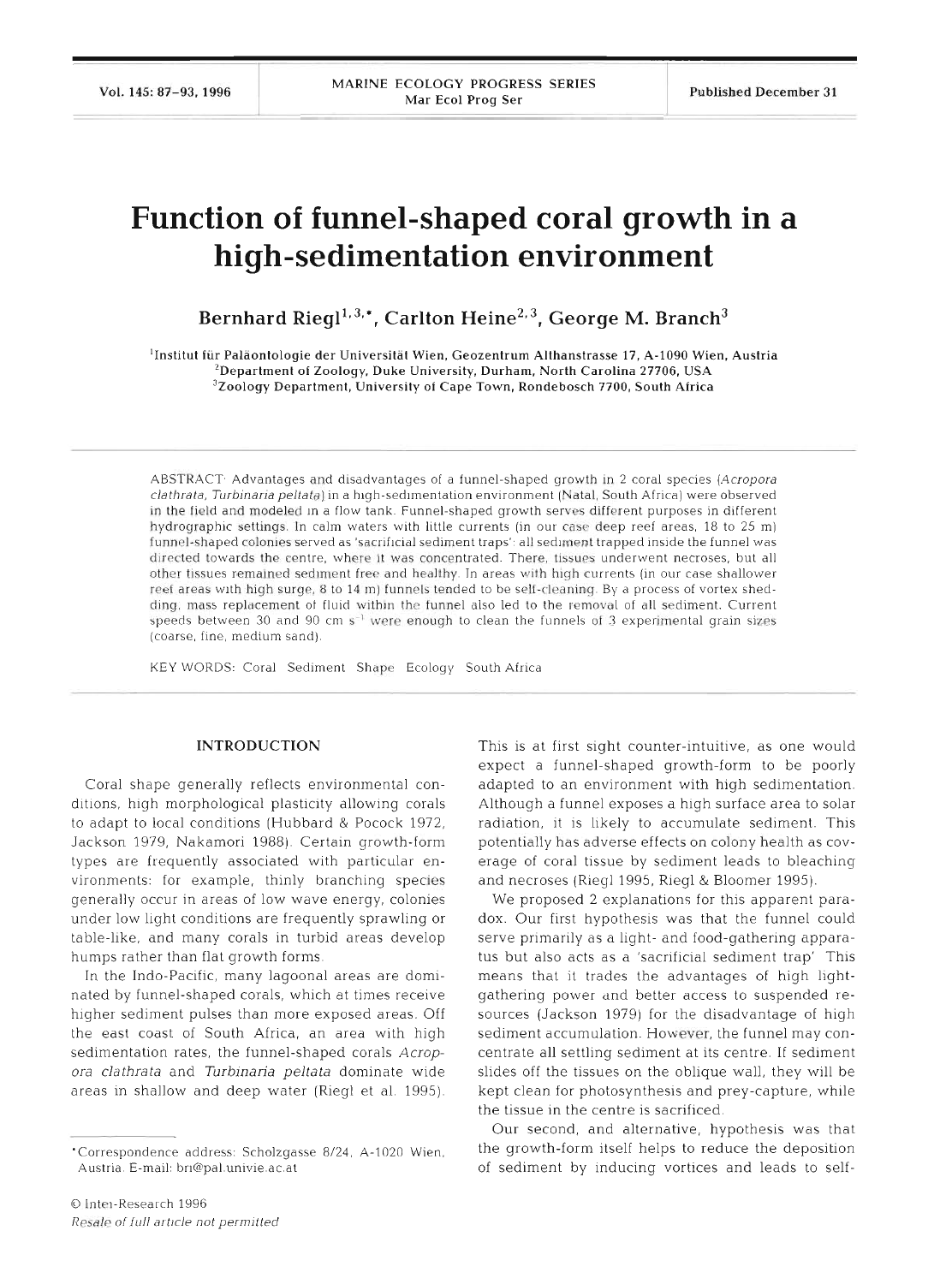cleaning. In high surge, which is manifested at the seafloor as oscillating currents parallel to the substrate, the shape of the funnel may create vortices and turbulences, which could aid in emptying the funnel of sediment. Then funnel shape would have only advantages: high light- and food-gathering powers and a self-cleaning design.

We tested both hypotheses by field observations and experiments with models in a flow tank. The experimental approach in the laboratory simulated environmental conditions recorded on South African coral reefs and used the most common South African funnelshaped corals *Acropora clathrata* and *Turbinaria peltata.* 

# **MATERIAL AND METHODS**

The study area was situated in the Maputaland reef system in northern Natal, South Africa (Fig. 1). The geomorphology of these reefs differs from that found on typical coral reefs (Ramsey & Mason 1991, Riegl et al. 1995). Reefs in the study area generally do not reach the surface (lying in minimum depths of 6-8 m) and therefore lack a typical reef crest, do not enclose a lagoon, and have no pronounced reef slope (mostly sloping at less than 10"). Major topographical features are gullies and associated drop-offs of up to 5 m, dissecting the reefs at irregular intervals and with an Fig. 1. The study area in Maputaland, northern Natal, South<br>Africa. Funnel-shaped colonies were measured on 2-Mile,

18 and 24 m depth (4-Mile Reef, Kosi Mouth Reef) and typical fossil dunes or shallow sand stone outcrops, from 8 to about 34 m depth (2-Mile Reef, 9-Mile Reef, Red Sands Reef). These outcrops can be divided into high lying, largely sediment-free areas and gullies with resident sediment and high resuspension and resettlement rates in surge conditions.

The area is characterized by high swells, predominantly from the south (Schumann 1988). Water velocities created by surge in 20 m depth ranged from 0.07 m  $s^{-1}$  in calm to over 1 m  $s^{-1}$  in medium swell conditions (authors' unpubl. data).

The most common funnel-shaped coral was *Acropora clathrata,* which dominated gully edges between 8 and 18 m, and elevated, flat parts of the reef between 18 and 25 m. *Turbinaria peltata* also occurred in the same habitat, though not as frequently (Riegl et al. 1995).

The following colony morphometrics were measured: maximum colony (= funnel] diameter, angle of opening, height of funnel edge above the substratum, thickness of the stem (Fig 2). Additionally, the presence of necrotic areas of tissue in the centre of the funnels (termed 'dead centres') was noted. Thirty specimens of each species were measured and 100 colonies were used to determine



irregular orientation. Afnca. Funnel-shaped colonies were measured on 2-Mile, 4-Mile and 9-Mile Reefs Two types of reef occur: deep, flat outcrops between

the frequency of necrotic funnel centres. Corals were sampled in all environments in which they occur. *Acropora clathrata* occurred both outside gullies as well as on gully edges. As visual inspection showed that colony morphologies did not differ between these habitats, data from all colonies were pooled irrespective from which habitat they were taken. *Turbinaria peltata* only occurred outside gullies, so all measured colonies stem from corresponding habitats.

From 10 colonies of each species, all sediment found inside the colonies (in the funnel centre) was transferred into plastic bags for grain size analysis, which was performed using nested sieves at  $1 \phi$  intervals and a mechanical shaker (Dyer 1986). Sediment was collected from the substratum adjacent to the corals ('sediment on the reef'), and sediment traps were employed to provide a relative measure of sedimentation at specific sites. These traps comprised plastic tubes of 11 cm bore, which were 20 cm high (the average height of funnels), and projected vertically from rectangular vinyl containers of  $20 \times 10$  cm that served to accumulate the sediment.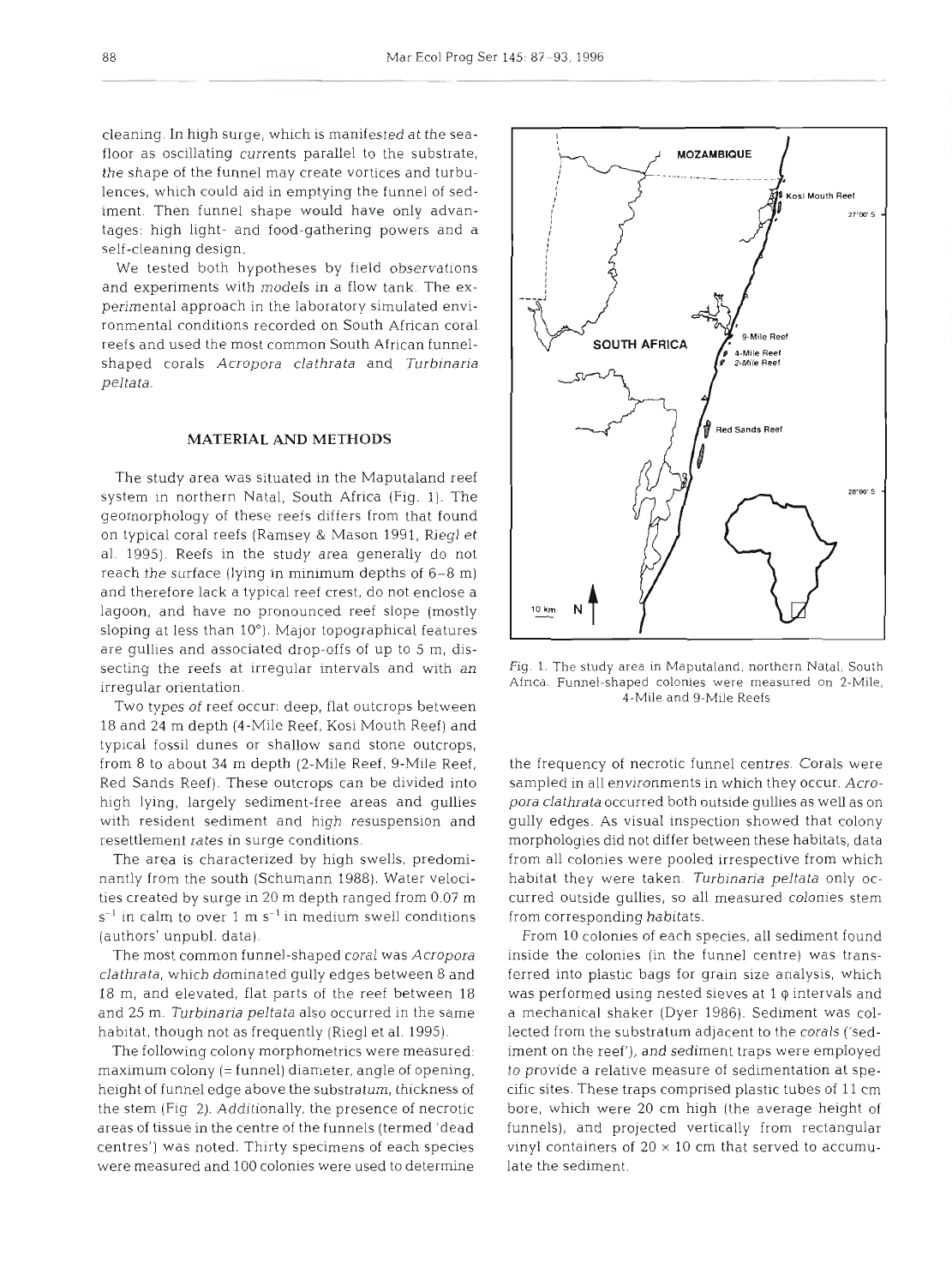In the laboratory, plastic models of the corals were built to a scale of 6:1, using the averaged values of colonies measured in the field. These models were tested in a unidirectional flow tank with variable water speeds, which was modelled on that illustrated in Denny (1988). Water was pumped around a closed circuit by propellors situated in the vertical leg of the return pipe. The working section of the tank was rectangular and constructed of acrylic. At its entry, a 'flow straightener' was built of soda straws, which made the flow through the experimental chamber uniform (Fig. 3). Water speed could be modulated from 30 to 90 cm  $s^{-1}$ . Specimens were attached to a Plexiglas specimen holder in a manner that allowed the specimen to be held upside-down or in a normal orientation, which allowed both the application of sediment into the funnel (in the normal orientation) as well as the injection of dye through the stem into the funnel centre, to visualize vortices and currents inside the funnel (when the specimen was held upside down). Streaklines were visualized using phosphorescent dye (Vogel 1983).

Three grain sizes of sand were used in the experiment: fine sand  $(\phi +3$  to  $+2$ , grain size 0.125 to 0.250 mm), medium sand  $(\phi + 2 \text{ to } +1)$ , grain size 0.250

 $17.7 \pm 9.5$ cm

Turbinaria peltata 69.1 **2** 7.8 **cm** 

 $118.9 \pm 2.9^{\circ}$ 

Acropora clathrata 75.5 *2* 2.7 cm

 $140.2 \pm 3.4^{\circ}$ 

 $13.1 \pm 3.1$  cm

15.4 *2* 2.7 cm

to 0.500 mm), coarse sand ( $\phi$  +1 to 0, grain size 0.500<br>to 1 mm). These sand fractions were obtained by siev-<br>ing carbonate sand (obtained locally from the reefs)<br>through a series of nested sieves at 1  $\phi$  interval. Co

## **RESULTS**

Morphometry of funnels, frequency of dead centres<br>
Acropora clathrata funnels did not have thicker<br>
stems (t = -1.3, p > 0.05), were neither higher (t = -1.1,<br>
p > 0.05) nor wider (t = -0.7, p > 0.05), but had a signif-<br>



Fig. 2. Morphometric characteristics of all measured funnelshaped colonies of *Turbinaria peltata* and Acropora clathrata. These measurements were used to build models at a scale of Fig. 3. Schematic drawing of the flow tank set-up. Modified 1:6 for use in flow tank experiments from Denny (1988)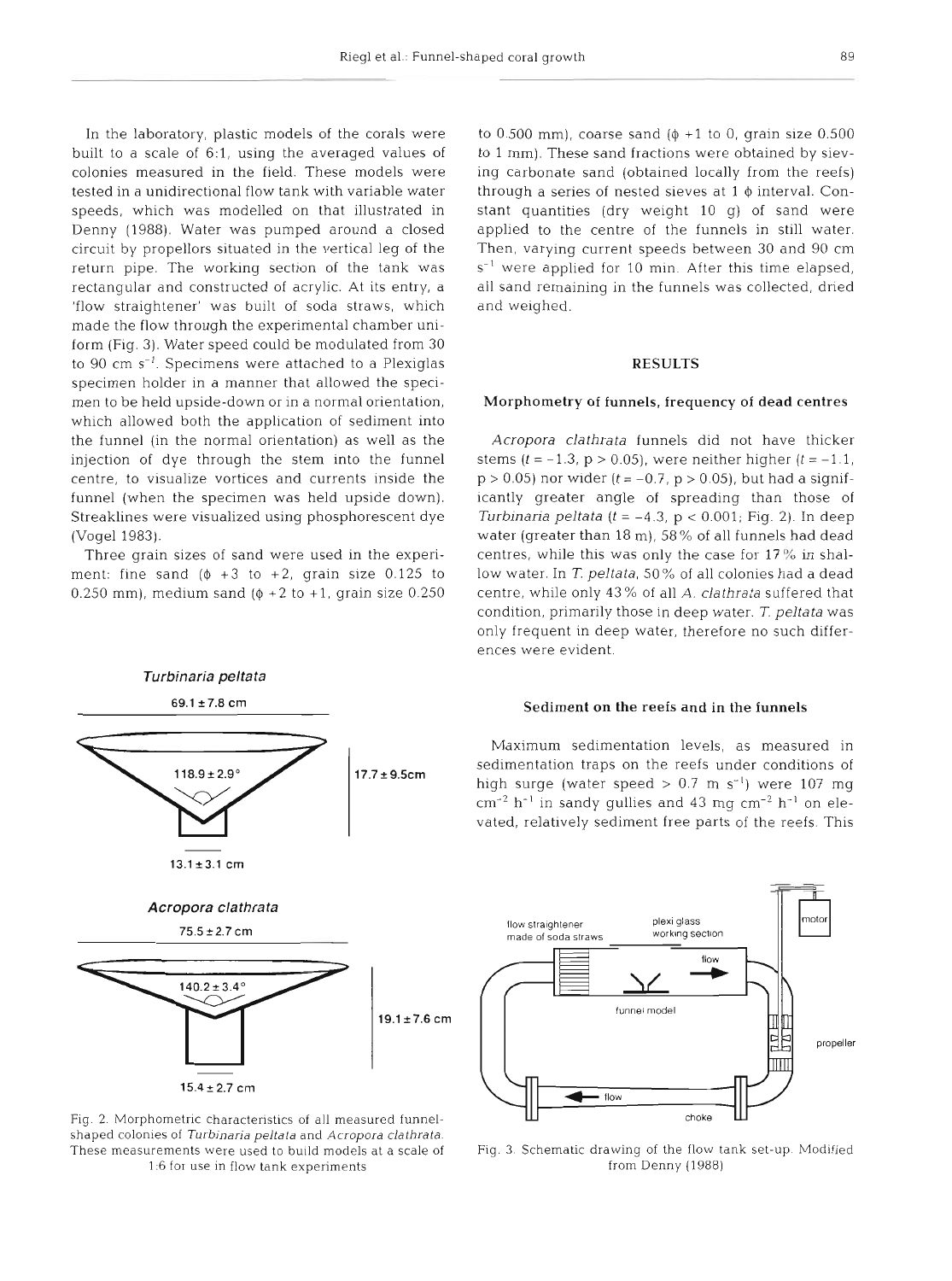was mainly due to resuspended sediment which resettled in the adjacent areas. Suspended sediment loads 40 cm above the substrate were 389 mg  $l^{-1}$  in sandy gullies and 112 mg  $l^{-1}$  on elevated parts of the reefs.

Grain sizes of sediments collected on the reef, in traps near the funnel-shaped colonies and inside Acropora clathrata and Turbinaria peltata colonies are given in Fig. 4. The sediment traps collected mainly small grains which are easily resuspended in moderate surge. Small grain sizes also predominated in the funnels of A. clathrata. In *T* peltata some very large granules were present. The grain size distribution of sediment in the funnels differed significantly between the 2 species (chi-square: 387.1, df: 5,  $p < 0.001$ ).

Turbinaria peltata funnels collected higher amounts of sediment (7.03  $\pm$  5.4 SD g) than Acropora clathrata  $(0.6 \pm 0.7$  SD g) but differences were not significant  $(Z = 1.33, p > 0.05)$ .

# **Flow** tank experiments

Dye paths indicated a narrowing of streaklines above the funnel and the formation of turbulences and vortices inside the funnel, originating on the up- and downstream funnel edges. These turbulences were caused by vortices created at the funnel lip.

All dye injected into the center of the funnel was quickly sucked away. At the slowest current speed  $(30 \text{ cm s}^{-1})$ , the dye took a circular path through the funnel, indicating the existence of a large vortex which remained for a relatively long time within the funnel. At high current speeds (90 cm  $s^{-1}$ ), all dye was quickly sucked outside the funnel in the direction of the current, remaining only in a turbulent area on the downstream funnel wall (Fig. 5). These patterns were similar for the models for the models of both Acropora clathrata and Turbinaria peltata.

Removal of sediment from the funnels followed the same path as the dye. All sediment was quickly dis-



Fig. 4. Natural grain slze distribution of sediments (a) on the sea-floor among the measured coral colonies, (b) In sediment traps (c) in *Turbinaria peltata,* and (d) in *Acropora clathrata*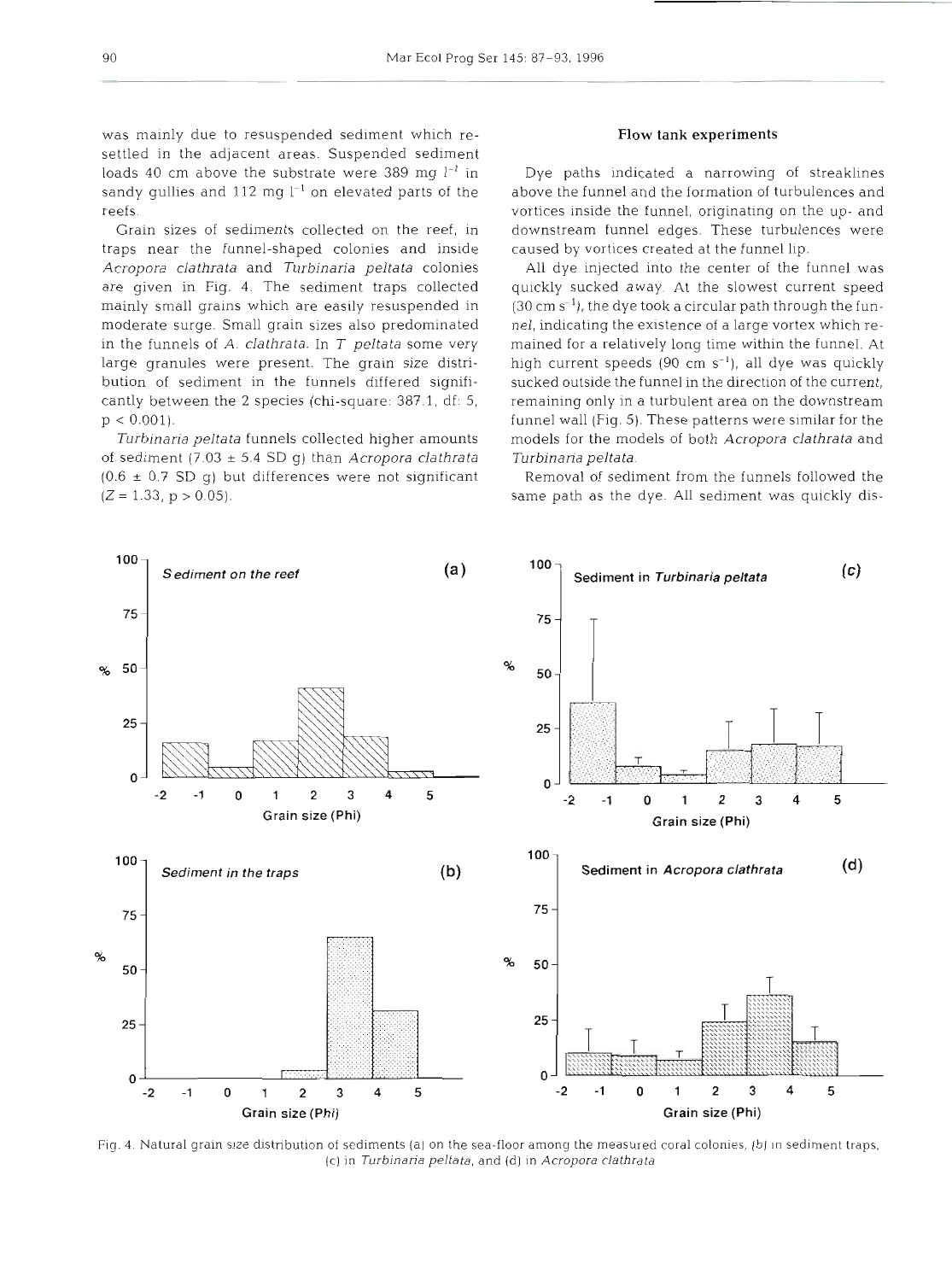**Dye path at low current speed (30 cm S-')** 



**Dye path at high current speed (90 cm S-')** 



Fig. 5. Paths of streaklines passing over the funnels and of dye injected through the centre of the funnel. Streaklines show a narrowing over the funnel, indicating acceleration. In slow current speeds, dye follows a vortex and remains longer inside the funnel than in high current speeds, when dye is immediately sucked out of the funnel

placed from the funnel center to the turbulent area on the downstream funnel wall, from where it slid in small portions over the edge. In the *Acropora clathrata* models, sediment removal increased quickly from nil to almost total between current speeds of 30 and 40 cm  $s^{-1}$ . In *Turbinaria peltata* models, full removal of all grain sizes occurred only at a speed of 75 cm  $s^{-1}$  (Fig. 6).

# **DISCUSSION**

A funnel-shaped form provides a coral with numerous potential advantages. By growing upwards into the water column, the corals enter a spatial refuge (Buss 1979), which is less crowded than the substratum and where it has better access to light and suspended food (Jackson 1979). On the other hand, in areas where sedimentation is high, these advantages may have to be balanced against the possible disadvantage of increased sediment accumulation inside the funnels. Mechanical implications of this growth form have been discussed by Vosburgh (1982) in relation to hydrodynamic exposure but not sedimentation.

Our first hypothesis was that a funnel shape accumulates sediment but concentrates it at the centre, while the walls of the funnel escape smothering and survive. Sediment will naturally build up in the funnel centre

because of gravity and ciliary action. If this sediment is not removed, it will smother the central area, leading to bleaching and necroses (Riegl 1995, Riegl & Bloomer 1995). On the other hand, the funnel walls will remain free of sediment, which would otherwise interfere with prey capture and photosynthesis. Thus the centre acts as a 'sacrificial sediment trap'.

This situation was observed in deep water (18 to 25 m), where water movement due to wave action is low. The centres of about 60% of all funnel-shaped corals in deep water accumulated sediment and were dead. The sediment building up in these funnels was comparable in size composition to that deposited on the reef, whereas sediment in the traps, which collected much of the easily suspended sediments, was predominated by fine particles (Fig. 4).

Our second (alternative) hypothesis assumed that funnel-shaped corals exploit vortices and turbulences





Fig. 6. Removal of sediment from models of the funnels of (a) *TurD~nana peltata* and *(b) Acropora clathrata*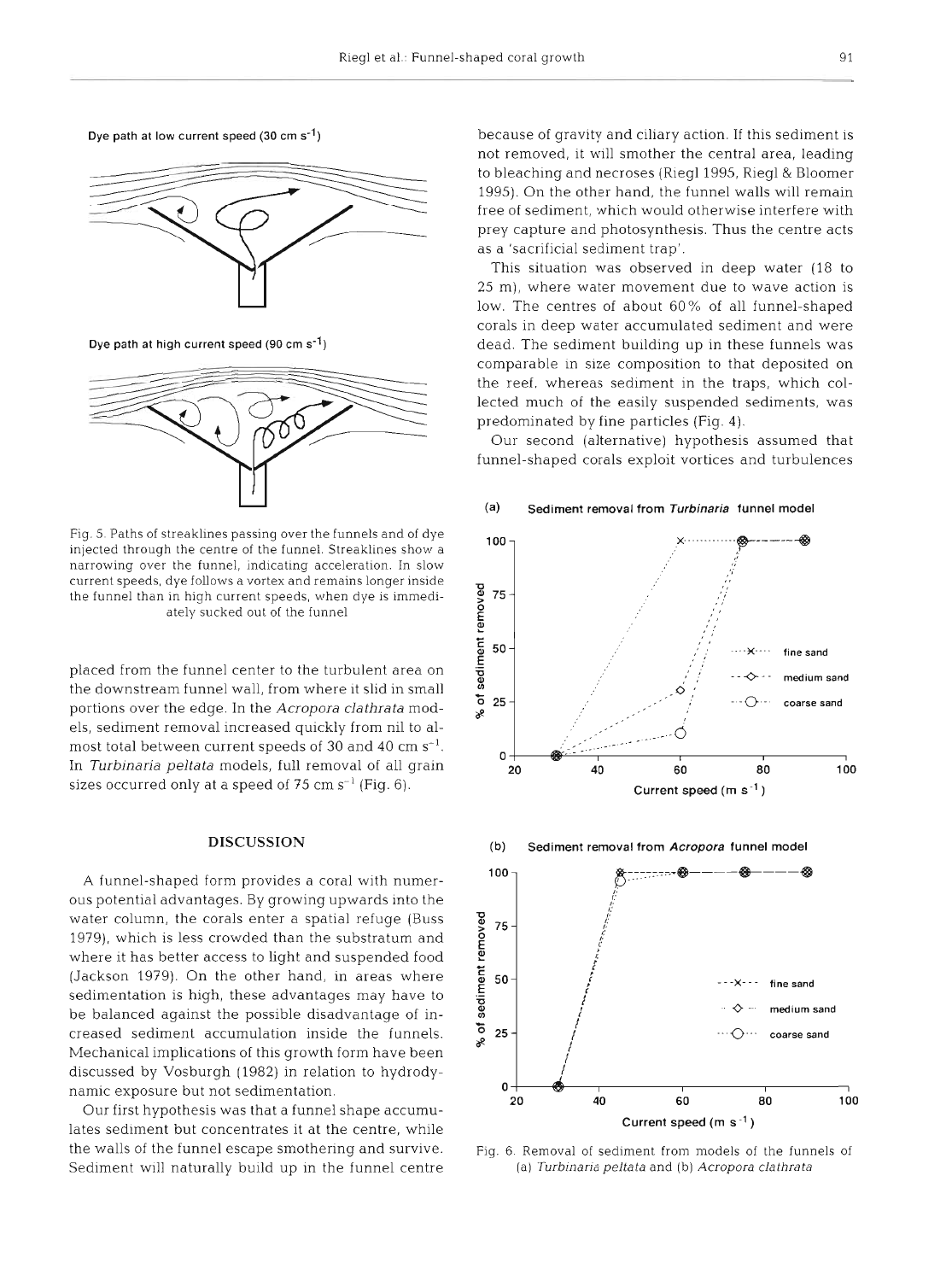in order to flush sediment out of the centres. At the higher frequency of dead centres, indicates that funnel lip, vortices would be formed which periodically higher, but rarer, flow speeds are necessary to clean become unstable and are shed. This leads to bulk this funnel type. Therefore, of the 2 investigated spereplacement of water within the funnel in the course of cies, *T. peltata* appears to use the 'sacrificial sediment which sediment is sucked out of the funnel. Our simu-<br>  $\frac{1}{2}$  trap' option more often than the flatter A. *clathrata*. lations in a flow tank support this hypothesis as they show a vortex with longer remaining time within the funnel than at high speeds. Also the direction of water replacement is mirrored by that of sediment replacement (Fig. 7). Funnel-shaped growth in 2 species of South African

In comparison with calmer, deeper areas, funnel- **2** effects: in areas of low water motion, it served as a shaped corals in shallow areas (8 to 14 m) with regular sacrificial sediment trap, which collected all sediment high water-motion had only half as many colonies with at the base of the funnel where underlying tissues necrotic centres, a sign that funnels were more fre-<br>died, but all other tissues were kept sediment-free and quently emptied. In such environments corals exploit able to capture prey and photosynthesize. In areas of all the advantages of funnel shape: high light- and high water motion, the funnel shape created vortices food-gathering capacity, growth into a less crowded which in a process of vortex shedding and ensuing environment, and self-cleaning during high water repeated mass replacement of fluid inside the funnels movement. also emptied the coral colonies of accumulated sedi-

*Acropora clathrata,* which built the flatter funnels, shaped colonies are dominant in areas of high and low accumulated less and smaller grain size sediment. In- water motion in South Africa. side the *Turbinaria peltafa* funnels, an important proportion of the sediment consisted of large-size gran-<br>ules while fewer smaller grain sizes were present. The<br> $\frac{ACknowledgements.}$  Funds made available by the Founda-<br>tion for Research Development to the Coastal Ecology Unit, ules wille fewer sinalier grain sizes were present. The UCT, are gratefully acknowledged. Permission for research in relatively high proportion of large granules in *T. pel-* the St. Lucia Marine Reserve was given by the N *tata* funnels suggests that these were washed into the Board. Dr Willem and Sharon Prinsloo's kind spiritual and funnels in storms and could not be washed out again logistic help made field-work possible during 'many hard<br>under normal conditions A, clathrata funnels were ob days in Africa' This research is partly a result of Natal Pa under normal conditions. A. clathrata funnels were ob-<br>viously flat enough to allow exportation of the larger<br>grain sizes, and more closely approached the size-<br>grain sizes, and more closely approached the size-<br>greatly in spectrum of particles recorded in sediment traps. The to avoid mistakes accumulation of fine sediment in the sediment traps reflects the fact that small particles are most likely to be LITERATURE CITED suspended in the water column. The higher amount of sediment collected in T *peltata,* coupled with the Buss LW (1979) Habitat selection, directional growth and



Fig. 7 Model explaining the hypothesis that sediment is removed from the funnel during the course of repeated vortex shedding. Vortices form inside the funnel, become unstable and are shed downstream. This leads to sediment transport during bulk replacement of liquid in the process of vortex shedding, first to the downstream funnel wall, then outside the funnel

### **CONCLUSION**

We also observed the results of this effect in the field. Scleractinia in a high-sedimentation environment had The shape of the funnels also proved to be important. ment. Both strategies appear successful, as funnel-

greatly increased the quality of the manuscript and helped us

- spatial refuges: why colonial animals have more hiding places. In: Larwood G, Rosen BR (eds) Biology and systematics of colonial organisms. Systematics Association Special Vol 11. Academic Press, London, p 459-479
- Denny MW (1988) Biology and the mechanics of the waveswept environment Princeton University Press, Pnnceton, NJ
- Dyer KR (1986) Coastal and estuarine sediment dynamics. John Wiley, Chichester
- Hubbard JAEB, Pocock YP (1972) Sediment rejection by recent scleractinian corals: a key to paleo-environmental reconstruction. Geol Rundsch 61(2):598-626
- Jackson JBC (1979) Morphological strategies of sessile animals. In: Larwood G, Rosen BR (eds) Biology and systematics of colonial organisms. Systematics Association Special Vol 11. Academic Press, London, p 499-555
- Nakamori T (1988) Skeletal growth model of the dendntic hermatypic corals limited by light shelter effect. Proc 6th Int Coral Reef Symp 3:113-118
- Ramsey PJ. Mason TR (1991) Development of a type zoning model for Zululand coral reefs. Sodwana Bay. South Africa. J Coastal Res 6(4):829-852